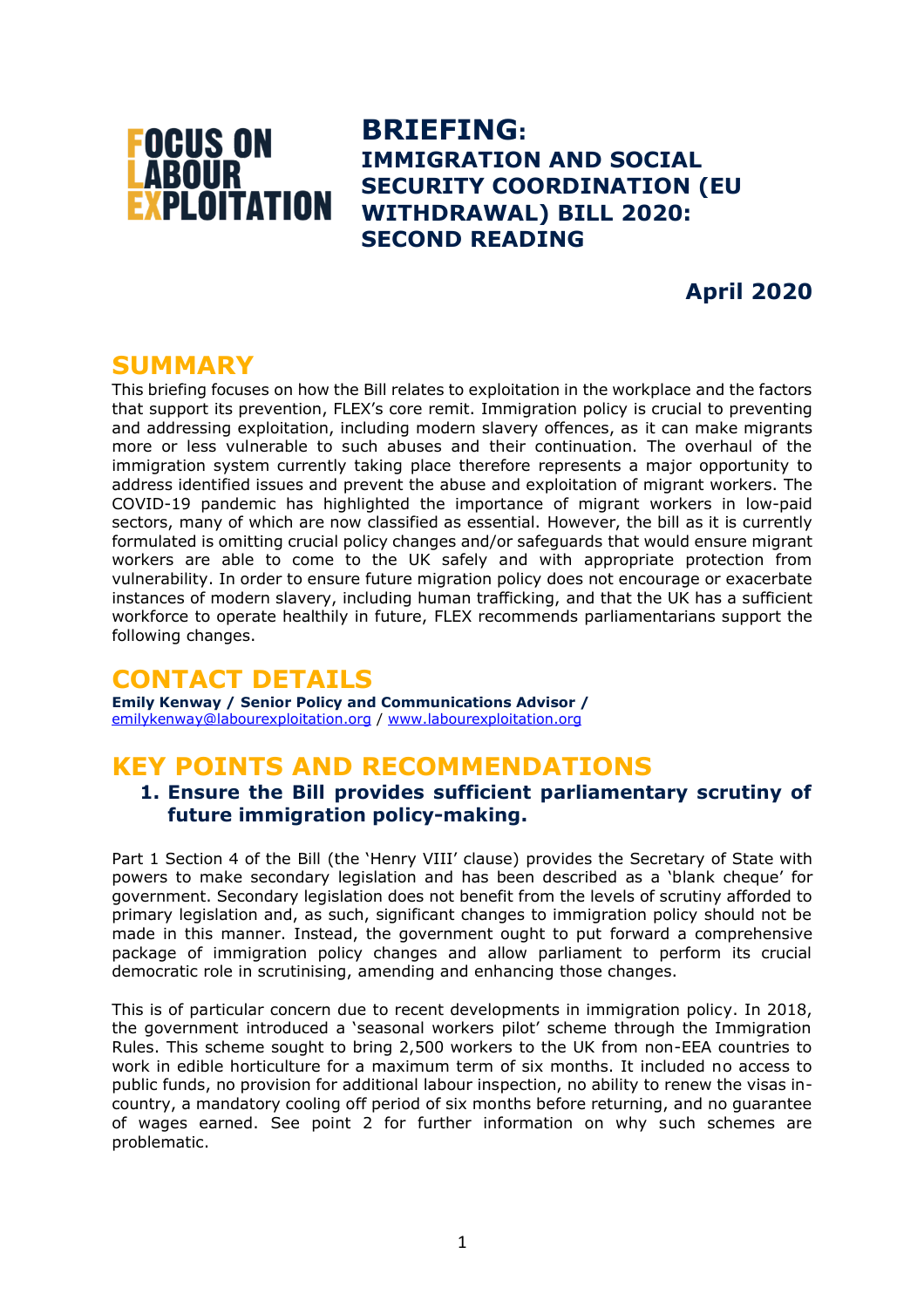Despite the risks of such schemes and their potential to undermine espoused anti-slavery objectives, in early 2020 the government confirmed the expansion from the scheme from 2,500 workers to 10,000. It made this change with no parliamentary scrutiny and without publishing any form of evaluation of the scheme nor confirming that one had been undertaken, despite making the commitment in March 2019 that "the pilot will be reviewed before any decisions are taken on running a future scheme".<sup>i</sup>

Given this precedent of lack of evaluation and scrutiny of a change to the Immigration Rules, there is significant cause for concern that Part 1 Section 4 of the proposed Bill will lead to more such failures. The Covid-19 pandemic makes this more vital: it is highly likely that urgent measures will be needed to ensure the UK has enough key workers in the coming months and years. The measures introduced must be subject to the expertise and efficient deliberation of parliamentarians to ensure both the prevention of modern slavery offences and a reduction in the risk of such harm taking place and our best possible economic future.

### **Recommendation: Part 1 Section 4 should be removed.**

**Recommendation: This Bill must provide for parliamentary scrutiny over any future immigration policy changes.**

## **2. The Bill must embed protections and safeguards for migrant workers.**

In providing the government with the powers described above, and in failing to set out a major low-paid route for migrant workers with comparable rights and protections to free movement, the government risks paving the way for more temporary migration schemes like the 'seasonal workers pilot' scheme.

Temporary migration schemes are well-recognised to increase the risks of abuse and exploitation of workers, including of modern slavery offences. This is due to:

- Debt bondage, due to debt taken on to pay upfront migration costs and illegal recruitment fees
- Deception in recruitment, leading to destitution or over-work
- Barriers to changing job or sector, including temporariness
- Destitution due to no recourse to public funds
- Lack of rights knowledge or how to seek support
- Multiple dependencies on employer or third-party
- Barriers to accessing justice, such as tribunal timeframes
- Non-guaranteed hours / zero-hours contracts

For more in-depth information on these risks, please see section 3 of *[The Risks of](https://www.labourexploitation.org/publications/risks-exploitation-temporary-migration-programmes-flex-response-2018-immigration-white)  [Exploitation in Temporary Migration Programmes: A FLEX response to the 2018](https://www.labourexploitation.org/publications/risks-exploitation-temporary-migration-programmes-flex-response-2018-immigration-white)  [Immigration White Paper](https://www.labourexploitation.org/publications/risks-exploitation-temporary-migration-programmes-flex-response-2018-immigration-white)*.

### *Case Study: The previous UK Seasonal Agricultural Workers Scheme – labour abuses and poor conditions*

*Until 2013, the UK operated the Seasonal Agricultural Workers Scheme (SAWS) which allowed the agriculture and horticulture sectors to employ migrant workers for short-term, seasonal agricultural and food processing work. Permission to work in the UK was granted for a maximum of six months. Participants could reapply after three-month cooling-off period, with many workers returning to the same farms. Different investigations reported cases of misinformation about the number of working hours which would be available, underpayment of wages, long working hours, no days off for rest, and poor living conditions. Though workers were technically allowed to change employer, in practice this*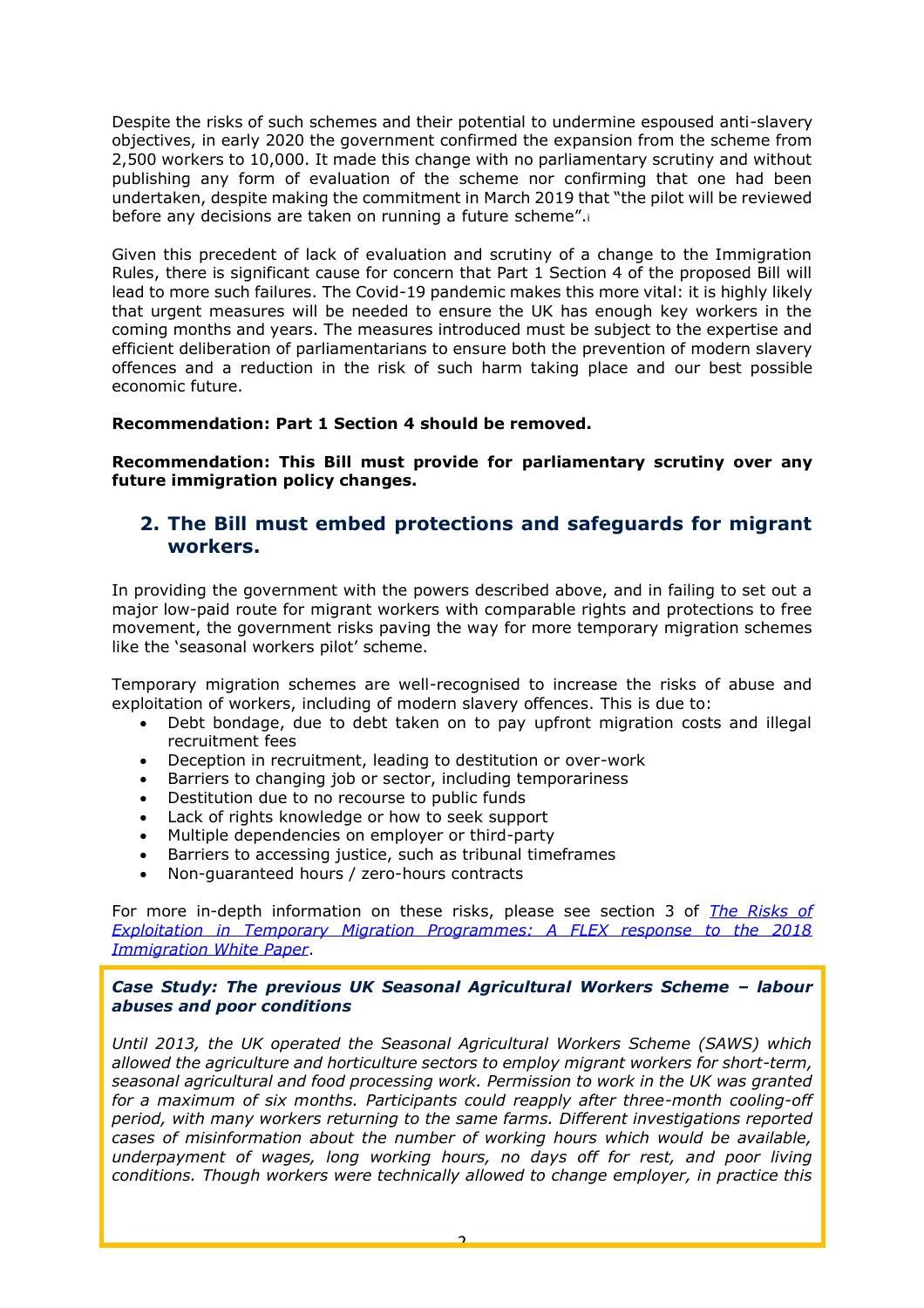*was "almost impossible" as they could only switch to another farm site with permission from their scheme operator, five out of nine of whom were also their employer.* 

#### *Case Study: The UK Sectors Based Scheme – some positive features but drivers of human trafficking still present*

*The Sectors Based Scheme (SBS) was introduced in 2003 to address shortages in lowskilled jobs in hospitality (hotels and catering) and food processing (meat, fish and mushroom processing). It was originally open to migrants aged 18-30 from any non-EU country, but this was later restricted to Romanian and Bulgarian nationals in 2007. The SBS was quota-based with 10,000 workers allowed annually per sector. In 2005, the hospitality sector was removed from the scheme and the quota for the food processing sector was reduced to 3,500. In 2013 the entire scheme was discontinued. According to a 2006 report from the Home Office, employers felt that the scheme was a good way of dealing with labour shortages, but that the one-year period for which an SBS permit was initially valid was too short owing to the time and effort needed to train and induct workers.*

*The SBS had some positive features that are worth noting: gross pay and employment terms and conditions had to be equal to or exceed those normally given to a resident worker doing similar work.* 

*However, and highly problematically from an anti-trafficking perspective, a 2005 Home Office review of the scheme found cases of workers paying over £10,000 to access the scheme, which was more than they could realistically repay from their earnings during the course of their 12-month stay. Recruitment fees and the resultant debt, is one of the key drivers of forced labour and human trafficking.* 

**Recommendation: This Bill must set out government plans for safe routes for labour migration, including any plans and safeguards for temporary migration schemes.**

#### **It should ensure that visa restrictions do not generate risk to exploitation by including the following provisions for any future temporary migration programme:**

- length of employment and minimum number of guaranteed hours;
- the ability to change employers without needing to seek approval from employers or operating bodies;
- wages to be equal to the highest of a) National Minimum Wage rates b) a wage set by a relevant collective bargaining agreement c) wages for UK workers doing the same work or d) wage rates set by the state for the specific scheme;
- pre-departure and on-arrival information about working conditions and rights should be provided to all migrant workers;
- labour inspection must be given additional resource to undertaken targeted enforcement in any sectors with temporary migrant workers;
- all visas should be renewable in-country;
- all visas should have a pathway to accessing public funds;
- all schemes should have appropriate provisions made for fast-track complaints mechanisms;
- no schemes should be introduced or expanded without a published evaluation.

## **3. The provisions in this Bill, and important gaps, will likely lead to an increase in undocumented workers and therefore in modern slavery cases.**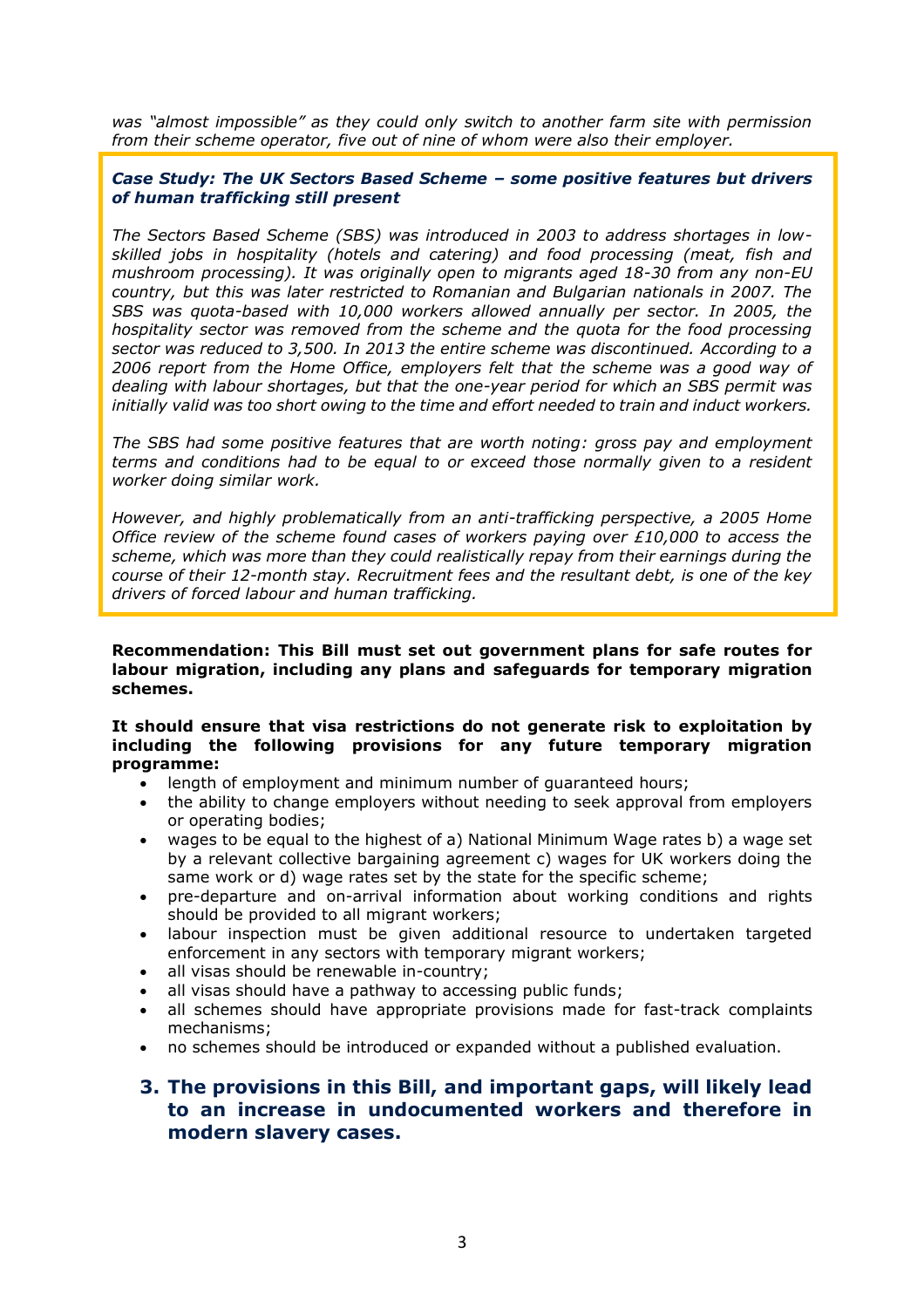The failure to provide physical documentation to those undertaking the EU Settlement Scheme; the lack of a major low-paid migrant worker route into the UK; the short-term nature of the proposed Youth Mobility Scheme; and the high demand for workers in some sectors will all combine to lead to a rise in undocumented workers.

Undocumented workers, or documented workers who are unsure of their status and their rights, are at heightened risk of exploitation, including modern slavery offences. Research exploring labour exploitation of adult migrants in eight EU member states conducted by the EU Agency for Fundamental Rights found that "vulnerability linked to residence status is the most important risk factor causing or contributing to labour exploitation".ii Its prior research has noted the same issue and found that this is because "victims of severe labour exploitation who are in an irregular situation of residence are discouraged by their status from reporting to any public authority".iii When immigration statuses are criminalised, people do not report abuse or exploitation at work due to fear of negative repercussion to themselves. These include an unlimited fine, a six-month prison sentence and the confiscation of any income earned during the relevant working period, in addition to detention and/or deportation.

In the UK, the 'illegal working' offence means that victims are not identified and supported because they cannot come forward, and their exploiters are not identified and pursued to justice. It also hands perpetrators a tool with which to control their victims: the threat of immigration enforcement. This is supported by findings of the Labour Exploitation Advisory Group, a group of ten experts working to end human trafficking for labour exploitation (coordinated by FLEX). Drawing on the experiences of these experts and their work with at-risk workers, the LEAG position paper, 'Labour Compliance to Exploitation and the Abuses In-Between' (2016), found that fear of immigration authorities is a major barrier to reporting abuses for undocumented and documented migrant workers, the latter being unaware of, or insecure in, their migration status. It noted that,

*"The threat of reporting to police or immigration authorities is routinely used by unscrupulous employers to hold workers in abusive situations. Even if the threat does not come directly from the employer, undocumented workers often will not report abuse as they are afraid of coming to the attention of authorities and being deported."* 

FLEX is currently undertaking research into several high-risk labour sectors to understand the nature of abuse and exploitation taking place. Whilst our results will not be published until later in 2020, the following interview excerpt is illustrative of the issue:

*Interviewer:* How do they [employers] know that people have no documents? *Worker:* When I was recommended to this role, they asked it and said to my friend that they liked people without secure status. *Interviewer:* Why do you think that is? *Worker:* Because if we are illegal here we have no rights to complain or report.

The worker interviewed is clear that as someone with insecure status, they do not feel able to challenge or report abusive behaviour. This issue was recognised in 2019 in a report from the United Nations Special Rapporteur on Trafficking in Persons which recommends that states "establish firewall protections for undocumented workers so that they may come forward to raise complaints or avail themselves of other opportunities to approach certain authorities, without fear of investigations or reprisals from immigration authorities."iv

The Bill and current immigration plans will increase the number of people with insecure or undocumented migration status, leading to more exploitation, including modern slavery offences. The Bill also misses the opportunity to repeal the 'illegal working' offence that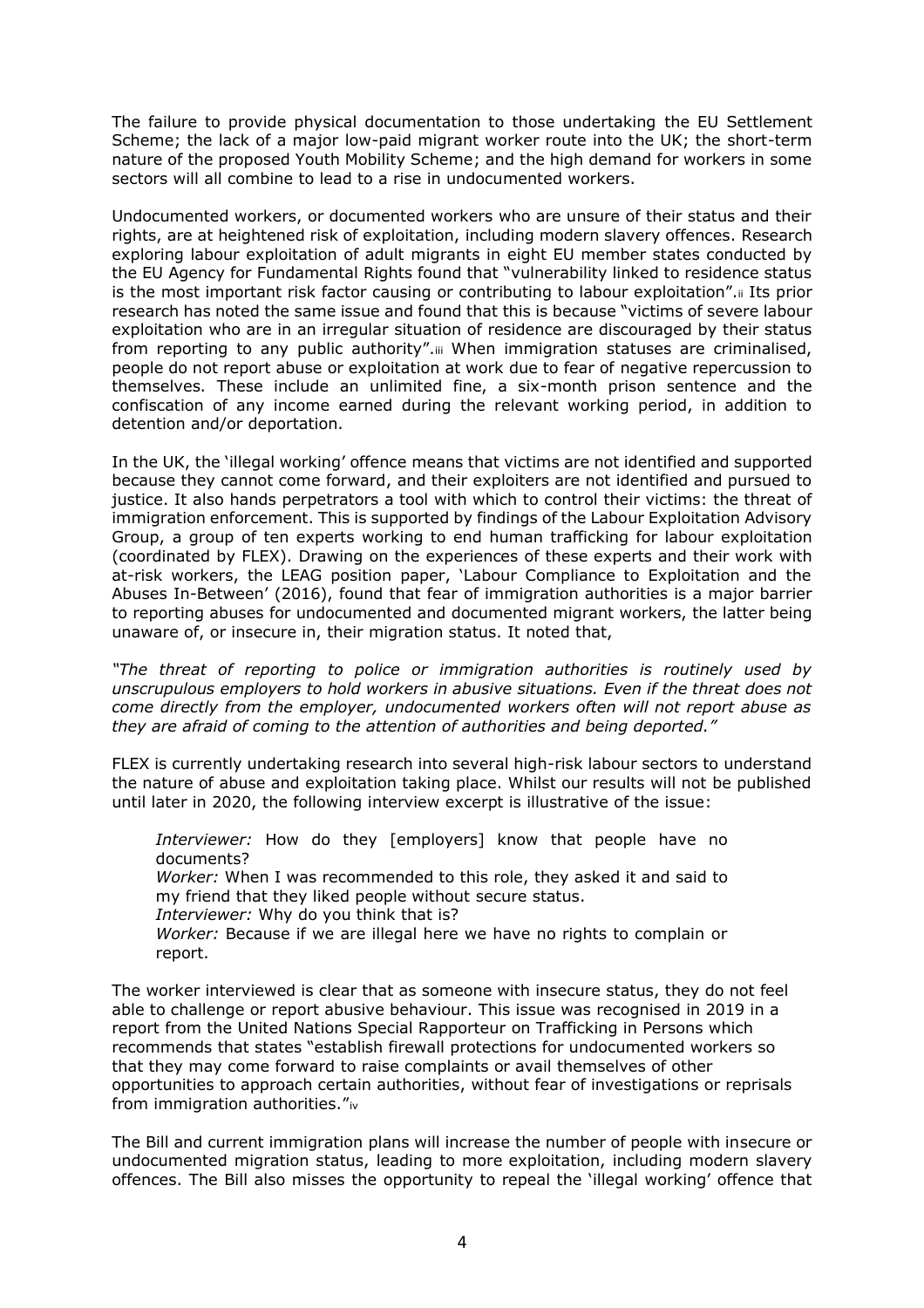would ensure the protection of those with insecure status as they would be able to report harm without fear.

**Recommendation: The Bill should be considered as a crucial tool in the fight against modern slavery. It should:**

- **repeal the illegal working offence and ensure that all workers in the UK are protected by employment rights to enable them to cooperate with labour inspection and report labour abuses. This would prevent the targeted recruitment of migrants for exploitative purposes and ensure employers perpetrating abusive or exploitative behaviours can be brought to justice.**
- **Include the provision of a safe route for regular labour migration to reduce the risk of increasing the size of the UK's undocumented workforce and therefore the spread of exploitation.**

## **4. The Bill must include provisions for secure reporting in order to tackle labour exploitation.**

Migrants – both documented and undocumented – are at heightened risk of labour abuse and exploitation. This is partially due to the 'illegal working' offence as described in point 3: the offence prevents migrant workers from reporting exploitation and seeking support from the state agencies meant to address such harm, i.e. police and labour inspection, due to the fear of immigration repercussions. Exploiters are also able to use this threat to coerce and control workers.

If the illegal working offence is not to be repealed, the Bill represents a major opportunity to ensure that all workers have their rights protected and that unscrupulous employers cannot abuse those with insecure status: it must introduce secure reporting. Secure reporting means that a worker's information is kept securely and safely in the hands of labour inspection/police, without being passed (passively or actively) to Immigration Enforcement. This ensures exploiters do not operate with impunity and all workers can access help and safety from harm. In turn, our labour market is made healthier overall.

FLEX research has found that no labour inspectorate currently has a legal duty to report undocumented workers to the Home Office, but permission does exist.

**Recommendation: This Bill should establish a new safeguard to ensure that no personal information about workers that is processed or held labour inspectorates or the police is passed to the Home Office for the purposes of Immigration Enforcement, whether through active channels such as direct reporting or passive channels such as database sharing/access.**

Such mechanisms already exist in Amsterdam, the USA, Brazil and other jurisdictions. This will ensure our future migration system does not undermine decent work considerations and anti-slavery objectives.

## **5. A general low-paid worker migration route is needed and must embed rights and protections.**

The COVID-19 pandemic has highlighted the importance of migrant workers for the UK as they work in many vital sectors. For example, 32% of cleaners in the UK are migrants, with numbers reaching 53% in London.<sup>v</sup> Migrant workers are over-represented in low paid sectors, many of which are now classified as 'essential' by government, and are crucial for occupying jobs that we need for a healthy economy and well-functioning society.